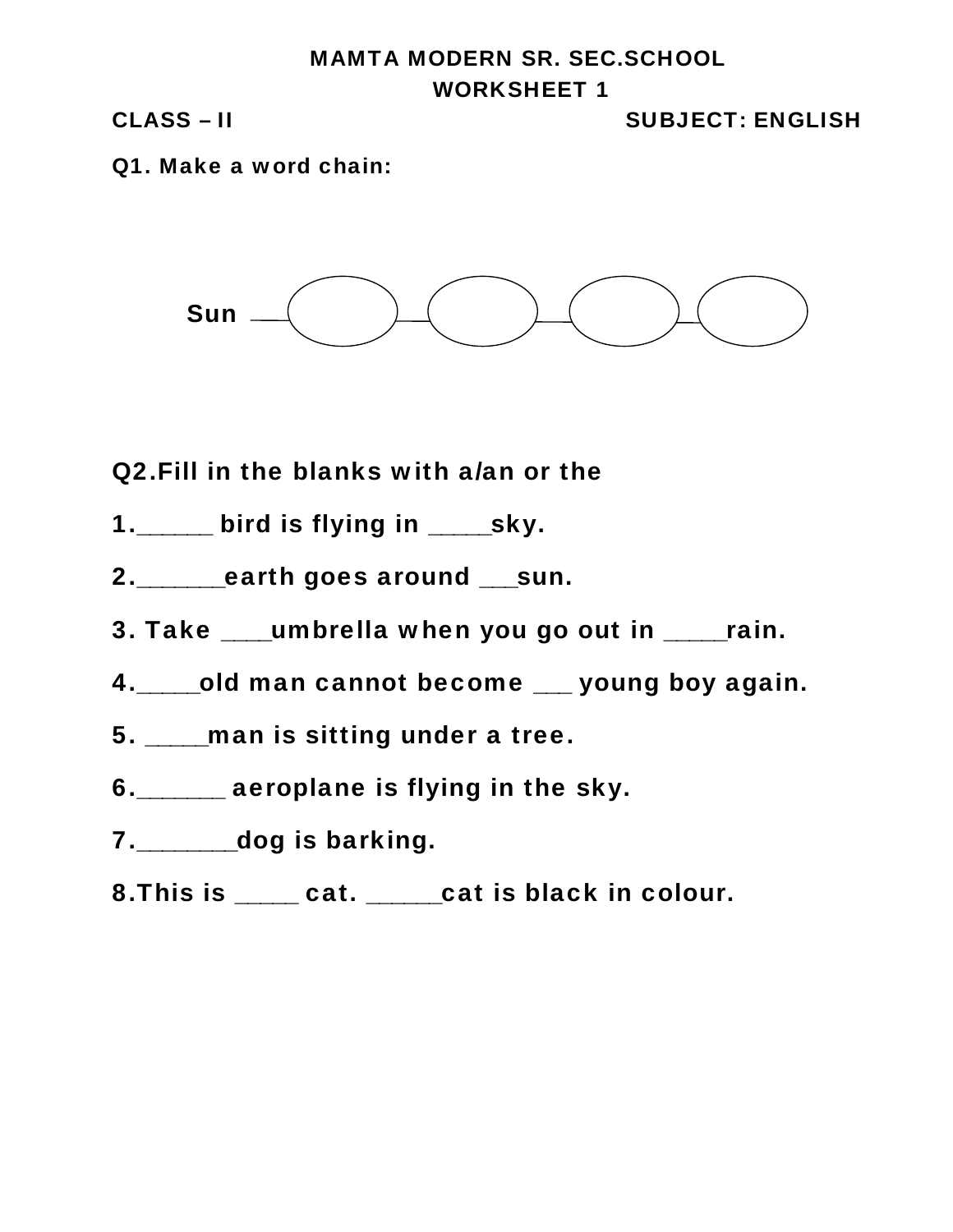

2 चित्र देखो। खाली खाने में<sub>।</sub>एक वर्ण भरकर दो शब्द बनाओ।













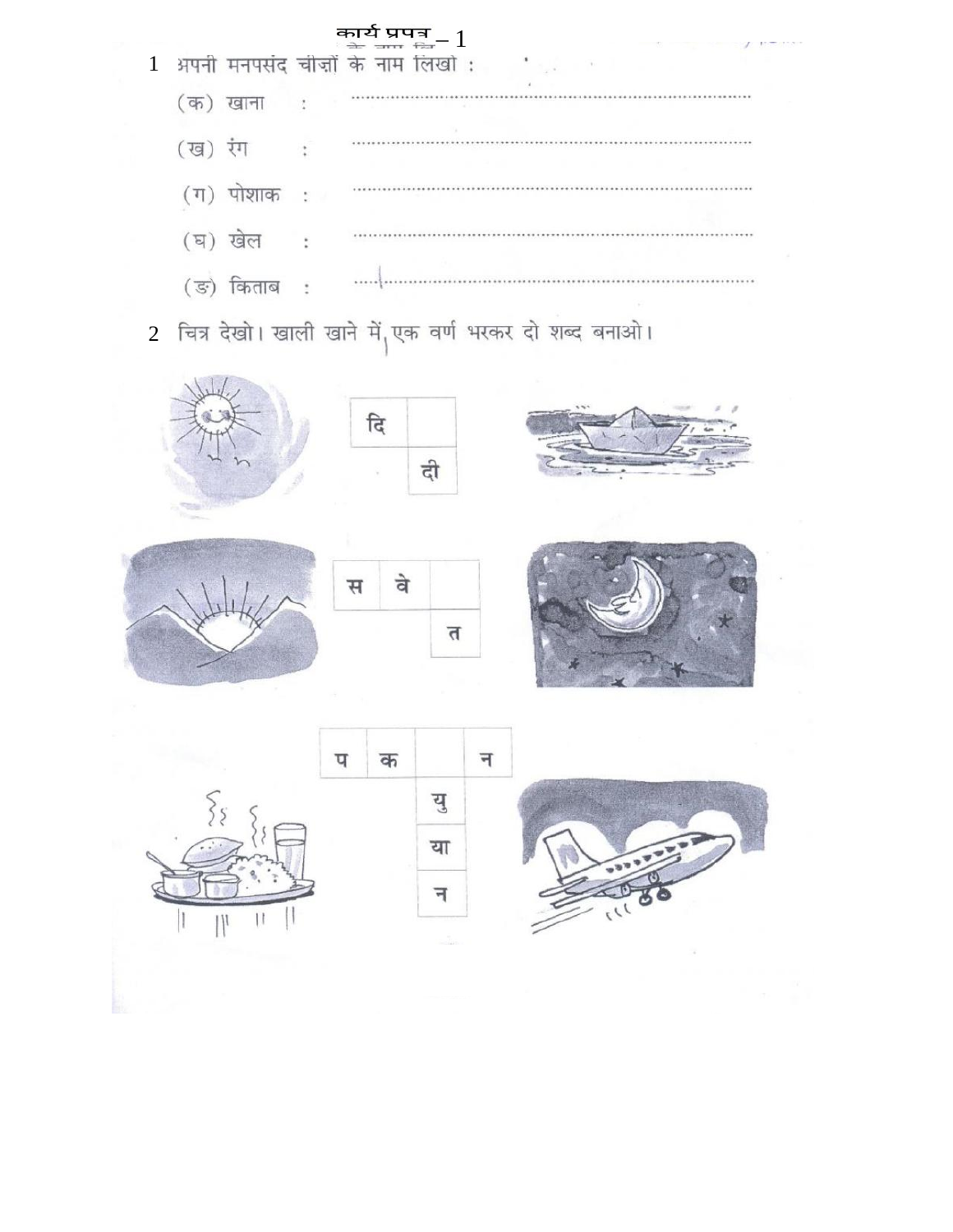## **WORKSHEET- 1**

## **TOPIC – NUMBERS AND NUMERATION**

**Q1 Write the missing numbers .**

**Colour the boxes red whose number names end with "y" Colour the boxes yellow whose number names end with "n"**

|              |    |    |      |    |    |  | 10  |
|--------------|----|----|------|----|----|--|-----|
| $\mathbf{1}$ |    |    |      |    |    |  |     |
|              | 12 |    |      |    |    |  |     |
|              |    |    |      |    |    |  |     |
|              |    |    | 24   |    |    |  |     |
|              |    |    |      |    |    |  |     |
|              |    |    |      |    | 36 |  |     |
|              |    |    | $44$ |    |    |  | 50  |
|              |    |    |      |    |    |  |     |
|              |    | 53 |      |    |    |  |     |
|              |    |    | 64   |    |    |  |     |
|              |    |    |      |    |    |  |     |
|              |    |    |      | 75 |    |  |     |
| 81           |    |    |      |    | 86 |  |     |
|              |    |    |      |    |    |  |     |
|              |    | 93 |      |    |    |  | 100 |
|              |    |    |      |    |    |  |     |

**Q2)** Make a bigger a smaller number using the two digits given below

**a) 3 and 6 b) 4 and 1**

**\_\_\_\_>\_\_\_\_\_ \_\_\_\_>\_\_\_\_\_**

**c) 5 and 9 d) 1 and 7**

**\_\_\_\_>\_\_\_\_\_ \_\_\_\_>\_\_\_\_\_**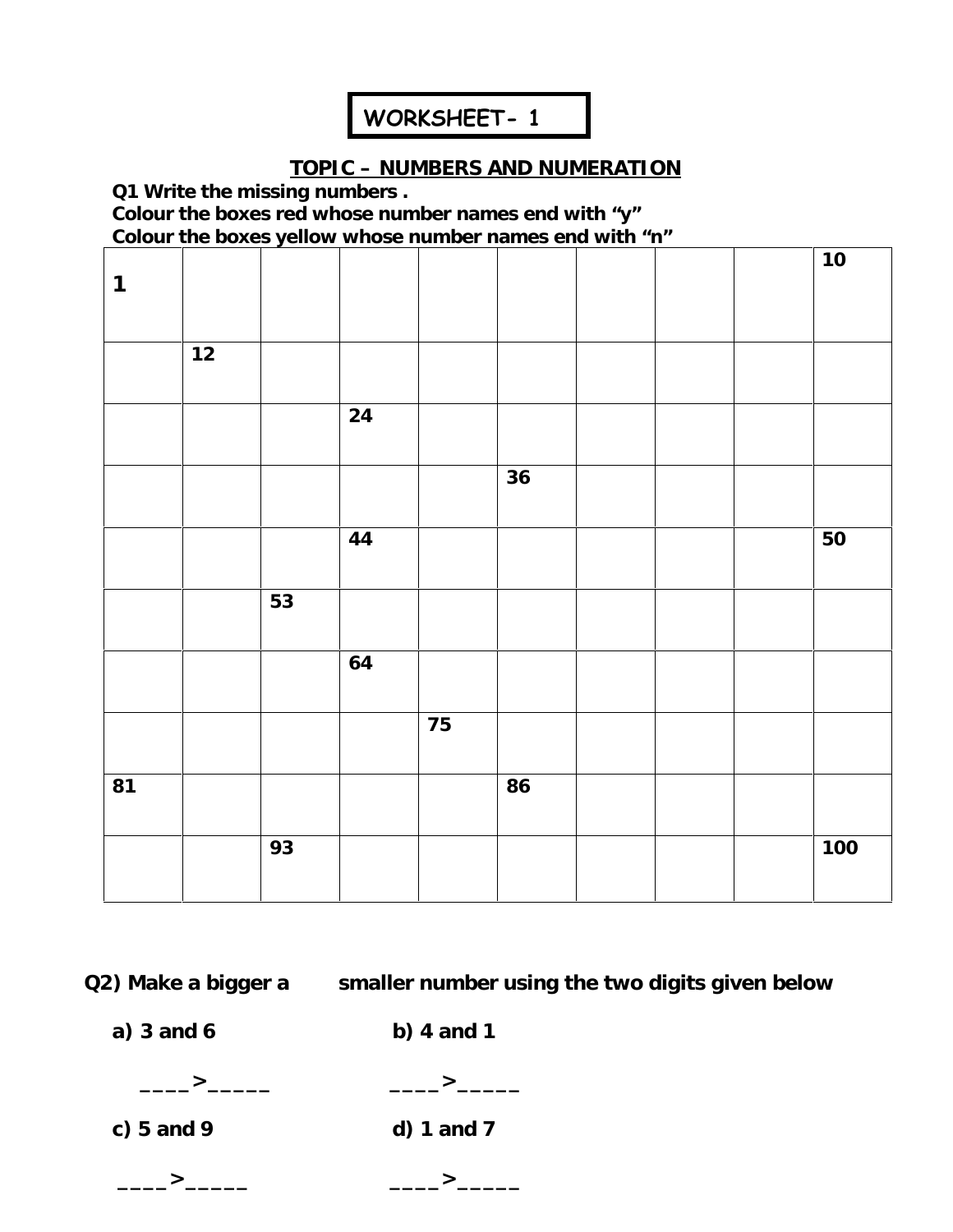## **EVS WORKSHEET-1**

**Q1 Identify the body part or organ and name it.**

| a)             |                                                                    |
|----------------|--------------------------------------------------------------------|
| b)             |                                                                    |
| $\mathsf{C}$ ) |                                                                    |
| d)             |                                                                    |
|                | Q2 Unjumble the following to name the different parts of the body: |
| 1. HOMUT       |                                                                    |
| 2. EEKN        |                                                                    |
| 3. RNGIEF      |                                                                    |
| 4. NUTRK       |                                                                    |
| 5. HECTS       |                                                                    |

**Q3 Name the sense organ which will help you experience the following things.**

- **(a) Sweet taste of Chocolates**
- **(b) Chillness of ice**
- **(c) Chirping of birds**
- **(d) Smell of perfume**
- **(e) To Watch movies**

**Q4 Fill in the blanks.**

- **a) Lemon has a \_\_\_\_\_\_\_ taste.**
- **b) Our body has \_\_\_\_\_\_ bones.**
- **c) \_\_\_\_\_\_\_\_ and \_\_\_\_\_\_\_\_ work together to make our body run ,play and move.**
- **d) \_\_\_\_\_\_\_\_\_ pumps blood to all parts of all the body.**
- **e) Brain is an \_\_\_\_\_\_\_\_\_ organ.**